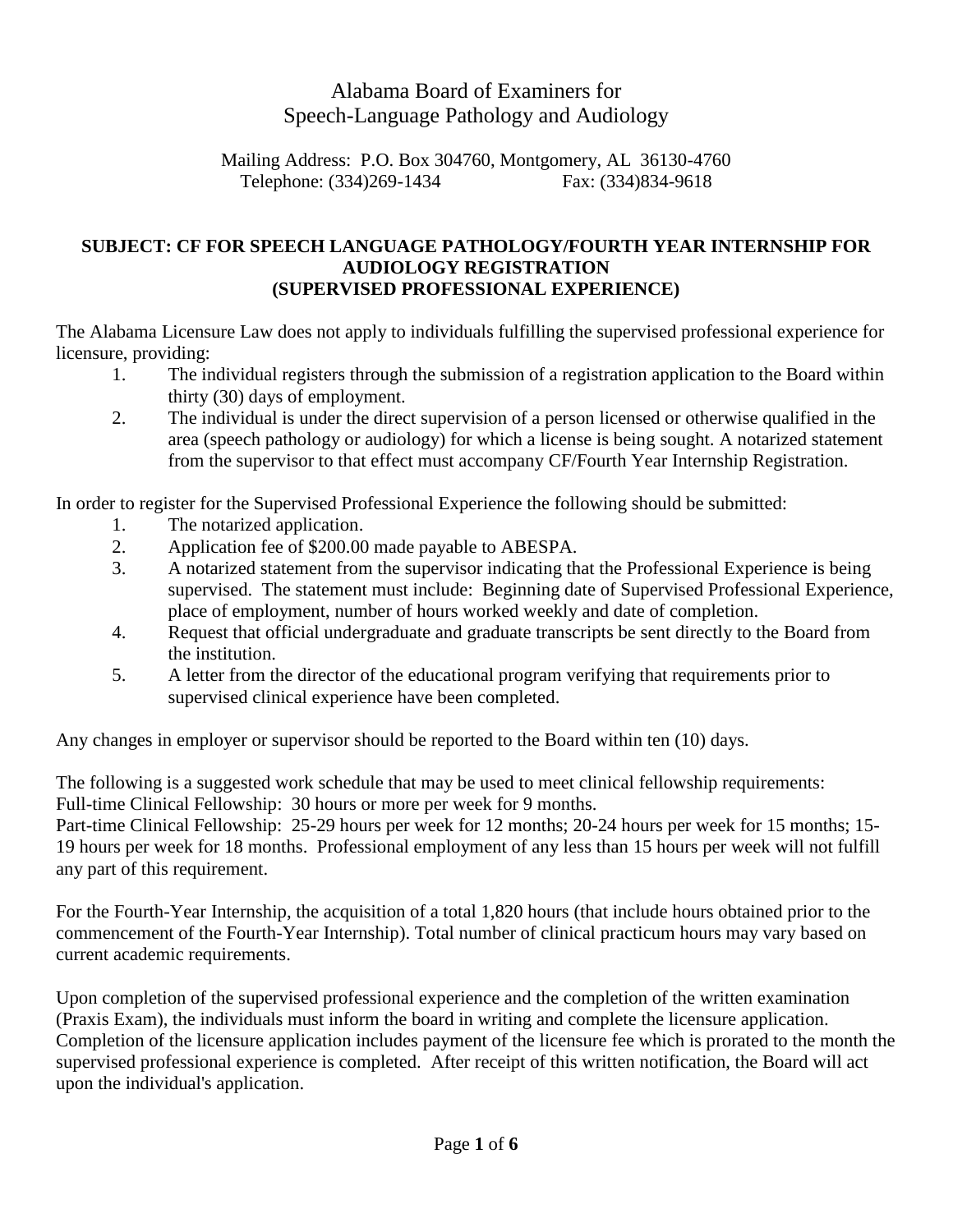Attach Passport Size Photo

# Alabama Board of Examiners for Speech Language Pathology and Audiology Telephone: (334)269-1434 Fax: (334) 834-9618 Web: [www.abespa.alabama.gov](http://www.abespa.alabama.gov/) Email: abespa@abespa.alabama.gov Mailing Address: P.O. Box 304760, Montgomery, AL 36130-4760

### REGISTRATION APPLICATION CLINICAL FELLOWSHIP FOR SPEECH LANGUAGE PATHOLOGISTS FOURTH YEAR INTERNSHIP FOR AUDIOLOGY (SUPERVISED PROFESSIONAL EXPERIENCE)

| Applicant's Name                                                                                                                                                                                                                                                                            |       |       |            |
|---------------------------------------------------------------------------------------------------------------------------------------------------------------------------------------------------------------------------------------------------------------------------------------------|-------|-------|------------|
| Last                                                                                                                                                                                                                                                                                        | First |       | MI         |
|                                                                                                                                                                                                                                                                                             |       |       |            |
| Mailing Address <b>Mailing</b> Address <b>Mailing</b> Address <b>Mailing</b> Address <b>Mailing</b> Address <b>Mailing</b> Address <b>Mailing</b> Address <b>Mailing</b> Address <b>Mailing</b> Address <b>Mailing</b> Address <b>Mailing</b> Address <b>Mailing</b> Address <b>Mailing</b> |       |       |            |
| Street                                                                                                                                                                                                                                                                                      |       |       |            |
| City                                                                                                                                                                                                                                                                                        | State |       | Zip        |
|                                                                                                                                                                                                                                                                                             |       |       |            |
| U.S. Citizen: YES NO Legal Alien: YES NO Visa Type & Number                                                                                                                                                                                                                                 |       |       |            |
|                                                                                                                                                                                                                                                                                             |       |       |            |
|                                                                                                                                                                                                                                                                                             |       |       |            |
|                                                                                                                                                                                                                                                                                             |       |       |            |
|                                                                                                                                                                                                                                                                                             |       |       |            |
| Street                                                                                                                                                                                                                                                                                      | City  | State | Zip        |
| Have you ever changed your name through marriage, action of a court or have you ever been known by any                                                                                                                                                                                      |       |       |            |
| Setting: __ Hospital __Private Practice ___ Rehab Agency __School __University ___Other____________                                                                                                                                                                                         |       |       | (Describe) |

- ( ) I am registering as a clinical fellow in SPEECH PATHOLOGY
- () I am registering as a Fourth Year Intern in AUDIOLOGY. I will begin the experience with  $\Box$ clinical hours as indicated by the attached form from my University.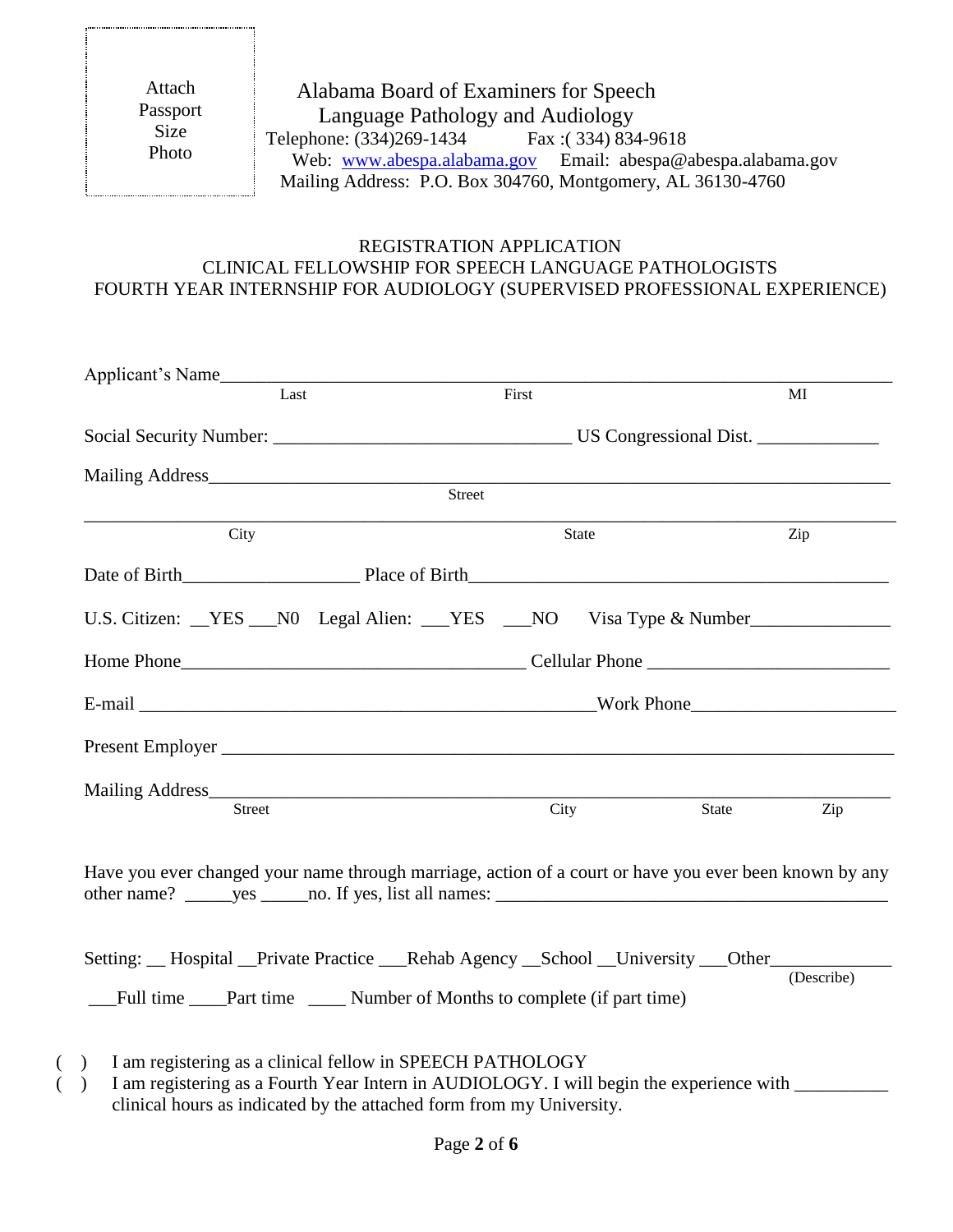| <b>Street</b>                                                                                                                                                                                                                                                                                                                                                                                                                                                                                                            |                                        |     |
|--------------------------------------------------------------------------------------------------------------------------------------------------------------------------------------------------------------------------------------------------------------------------------------------------------------------------------------------------------------------------------------------------------------------------------------------------------------------------------------------------------------------------|----------------------------------------|-----|
| City                                                                                                                                                                                                                                                                                                                                                                                                                                                                                                                     | <b>State</b>                           | Zip |
| Beginning Date of Supervised Professional Experience                                                                                                                                                                                                                                                                                                                                                                                                                                                                     |                                        |     |
|                                                                                                                                                                                                                                                                                                                                                                                                                                                                                                                          |                                        |     |
| <b>Applicant History: General</b>                                                                                                                                                                                                                                                                                                                                                                                                                                                                                        |                                        |     |
| A. Is English your primary language _____ yes ____ no If no, are you proficient in English ______ yes ______ no                                                                                                                                                                                                                                                                                                                                                                                                          |                                        |     |
|                                                                                                                                                                                                                                                                                                                                                                                                                                                                                                                          |                                        |     |
| C. Have you ever been convicted of, or accepted a plea of guilty, nolo contendere (no contest), or received<br>a deferred sentence in any court to a crime involving fraud, deception, false pretense, theft, or<br>misrepresentation? ________ yes _________ no<br>If YES, please explain and provide a copy of the court document with conviction and sentence information:                                                                                                                                            |                                        |     |
| D. Have you ever been convicted of, or accepted a plea of guilty, nolo contendere (no contest), or received<br>a deferred sentence in any court to a felony? ______ yes ______ no<br>If YES, please explain and provide a copy of the court document with conviction and sentence information.<br>E. To the extent that it impairs your ability to function as an SLP or Audiologist, have you ever used or are<br>you currently using intoxicating liquors, drugs or other chemical substances obtained with or without |                                        |     |
| prescriptions? <sub>____</sub> Yes ____No                                                                                                                                                                                                                                                                                                                                                                                                                                                                                |                                        |     |
| F. Have you ever been a participant in a drug or alcohol treatment or rehabilitation program in which you<br>were monitored or supervised relative to your use of drugs or alcohol<br>If YES, please explain and provide documentation of your completed treatment: _____________________                                                                                                                                                                                                                                | $\frac{\ }{\ }$ yes $\frac{\ }{\ }$ no |     |
| <u>CITIZENSHIP/IMMIGRATION STATUS</u>                                                                                                                                                                                                                                                                                                                                                                                                                                                                                    |                                        |     |

Per Code of Alabama, 1975 §31-13-5 of the Beason-Hammon Alabama Taxpayer and Citizen Protection Act-Immigration Law, all persons holding or applying for a license to practice in Alabama must show proof of citizenship or immigration status.

Please check appropriate status, and return your documentation along with your licensure application.

# **\_\_\_\_\_ I am a United States Citizen. I am submitting the attached copy of my document to prove citizenship/legal presence:**

\_\_\_\_\_ Alabama Driver's License or Identification issued by Department of Public Safety

Page **3** of **6**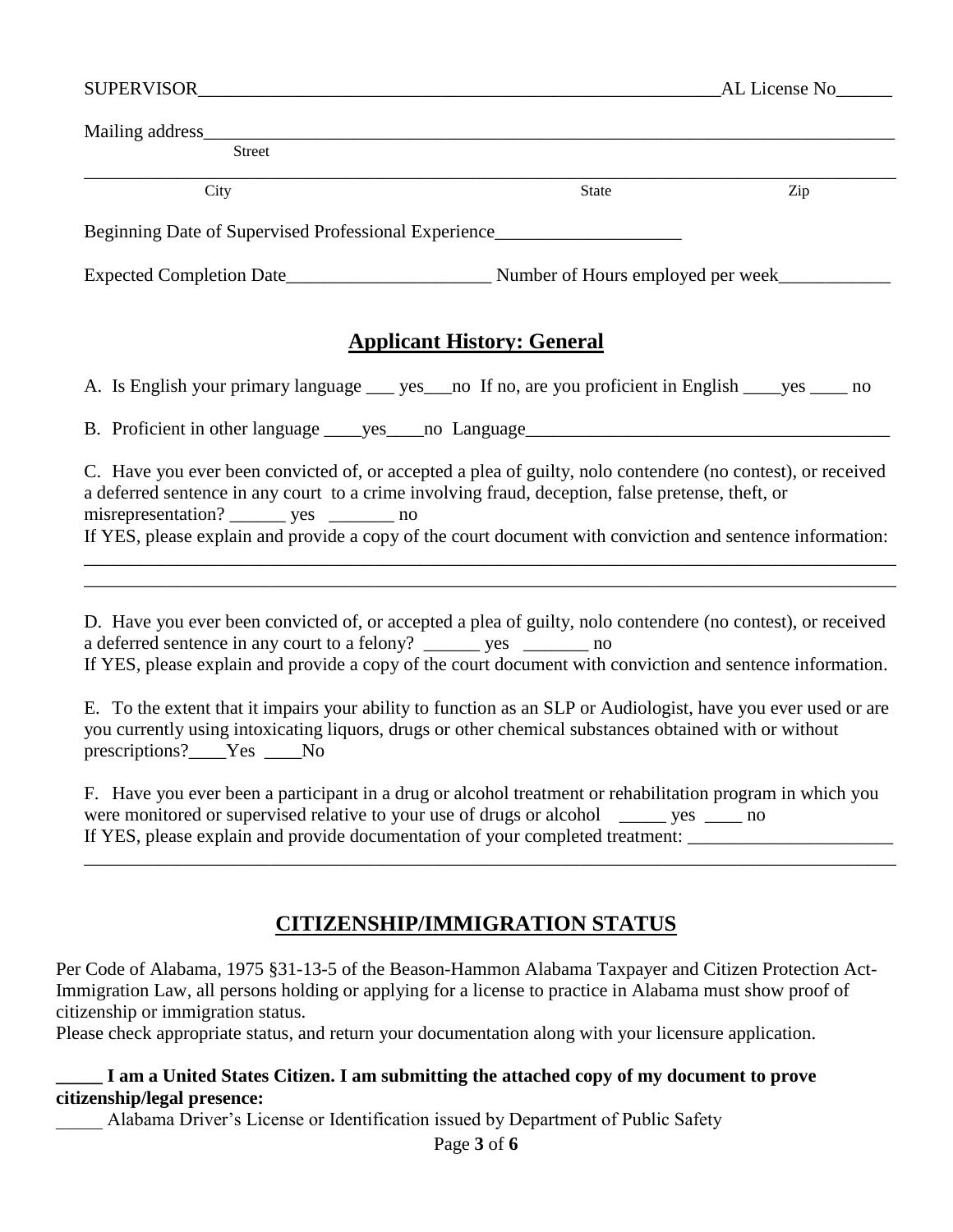- Driver's License from other state that required proof of lawful presence
- \_\_\_\_\_ Birth Certificate indicating US birth
- \_\_\_\_\_ Valid US Passport
- \_\_\_\_\_ Military Identification showing US as place of birth
- \_\_\_\_\_ Naturalization documents
- \_\_\_\_\_ Certificate of citizenship
- \_\_\_\_\_ Consular report of birth abroad of US citizen
- \_\_\_\_\_ Bureau of Indian Affairs identification
- \_\_\_\_\_ American Indian Card issued by Homeland Security
- \_\_\_\_\_ Final adoption decree showing person's name and place of US birth
- \_\_\_\_\_ A valid Uniformed Services Privileges and Identification Card
- \_\_\_\_\_ Extract from a United States hospital record of birth created at the time of the person's birth indicating the place of birth in the United States
- \_\_\_\_\_ Certification of birth issued by U S Department of State

**\*\*\*\*\*\*\*\*\*\*\*\*\*\*\*\*\*\*\*\*\*\*\*\*\*\*\*\*\*\*\*\*\*\*\*\*\*\*\*\*\*\*\*\*\*\*\*\*\*\*\*\*\*\*\*\*\*\*\*\*\*\*\*\*\*\*\*\*\*\*\*\*\*\*\*\*\*\*\*\*\*\*\*\*\*\*\*\*\*\***

## **\_\_\_\_\_ I am not a United States Citizen. The copy of the document(s) to prove legal presence I am submitting (and attached to this checklist) is as follows:**

- \_\_\_\_\_ I-327 Re-entry Permit
- \_\_\_\_\_ I-551 Permanent Resident Card
- \_\_\_\_\_ I-571 Refugee Travel Document
- \_\_\_\_\_ I-766 Employment Authorization Card
- \_\_\_\_\_ I-94 Arrival/Departure Record
- \_\_\_\_\_ Unexpired Foreign Passport
- \_\_\_\_\_ Temporary I-551 Stamp (on passport or I-94)
- \_\_\_\_\_ I-20 Certificate of Eligibility for non-immigrant (F-1) student status
- \_\_\_\_\_ DS 2019 Certificate of Eligibility for Exchange Visitor (J-1) status
- Machine-readable immigrant Visa (with temporary I-551 language)
- \_\_\_\_\_ Other: (Explain)

Academic History (official transcripts substantiating the academic history must be sent directly to ABESPA.)

| College/Universities | City | State | From: | To: | Degree |
|----------------------|------|-------|-------|-----|--------|
|                      |      |       |       |     |        |
|                      |      |       |       |     |        |
|                      |      |       |       |     |        |
|                      |      |       |       |     |        |
|                      |      |       |       |     |        |

Please list the exact name under which you were registered at the above institution(s):

\_\_\_\_\_\_\_\_\_\_\_\_\_\_\_\_\_\_\_\_\_\_\_\_\_\_\_\_\_\_\_\_\_\_\_\_\_\_\_\_\_\_\_\_\_\_\_\_\_\_\_\_\_\_\_\_\_\_\_\_\_\_\_\_\_\_\_\_\_\_\_\_\_\_\_\_\_\_\_\_\_\_\_\_\_\_\_\_\_\_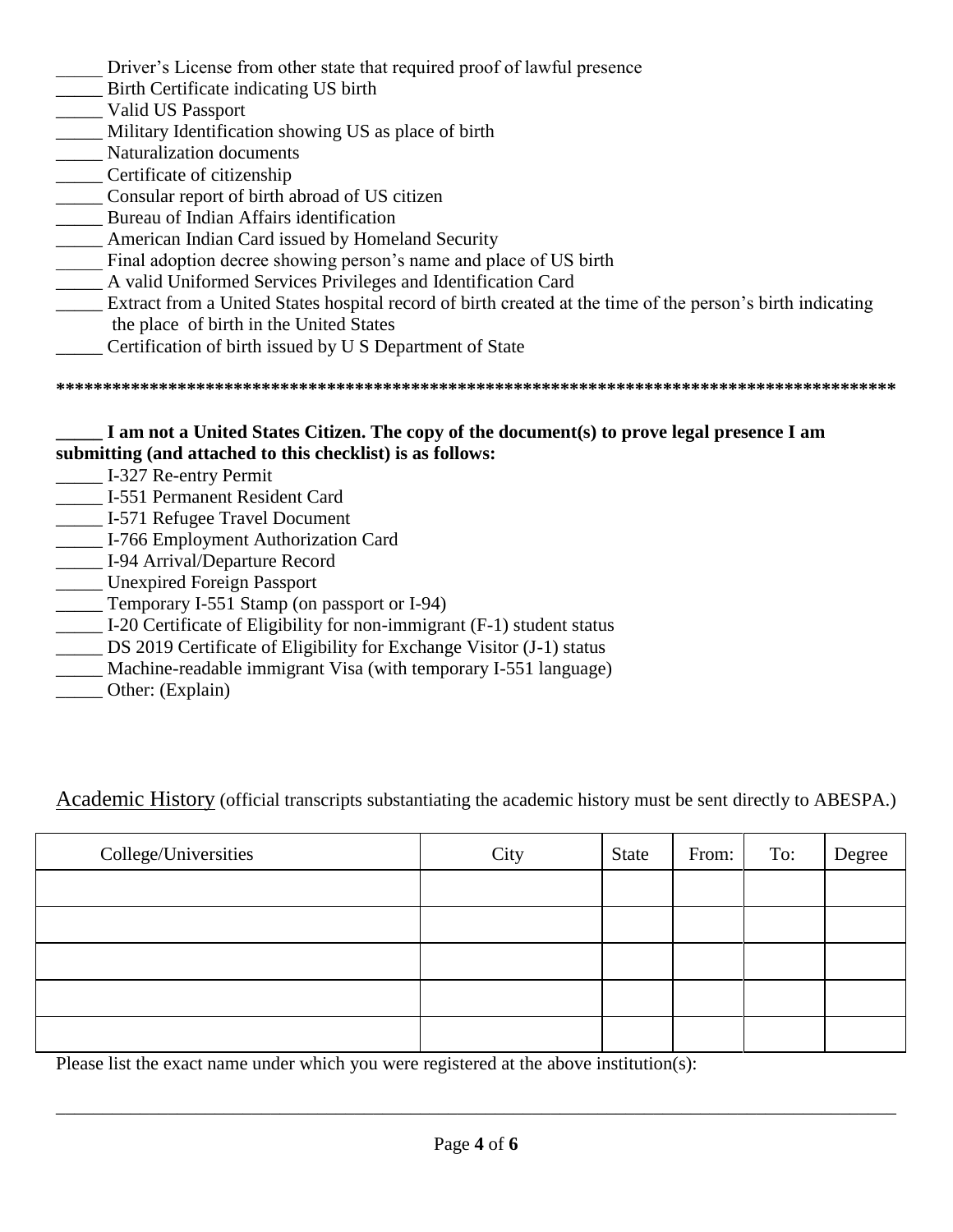#### **NOTARIZATION**

I hereby certify that all information pertaining to this application is true and correct and that the Alabama Board of Examiners for Speech Pathology and Audiology is hereby granted permission to obtain verification of educational and employment data reported herein.

|                                                                   | <b>Signature of Applicant</b>     |        |    |
|-------------------------------------------------------------------|-----------------------------------|--------|----|
|                                                                   |                                   |        | 20 |
|                                                                   | <b>Signature of Notary Public</b> |        |    |
|                                                                   |                                   |        |    |
| The following section is to be completed by the Supervisor:       |                                   |        |    |
|                                                                   |                                   |        |    |
|                                                                   |                                   |        |    |
|                                                                   |                                   |        |    |
| (Print or Type)<br>Name of Supervisor:<br>(Print or Type)<br>Last | First                             | Middle |    |
|                                                                   | <b>ASHA Certification Number</b>  |        |    |
| Alabama License Number of Supervisor<br><b>Mailing Address:</b>   |                                   |        |    |